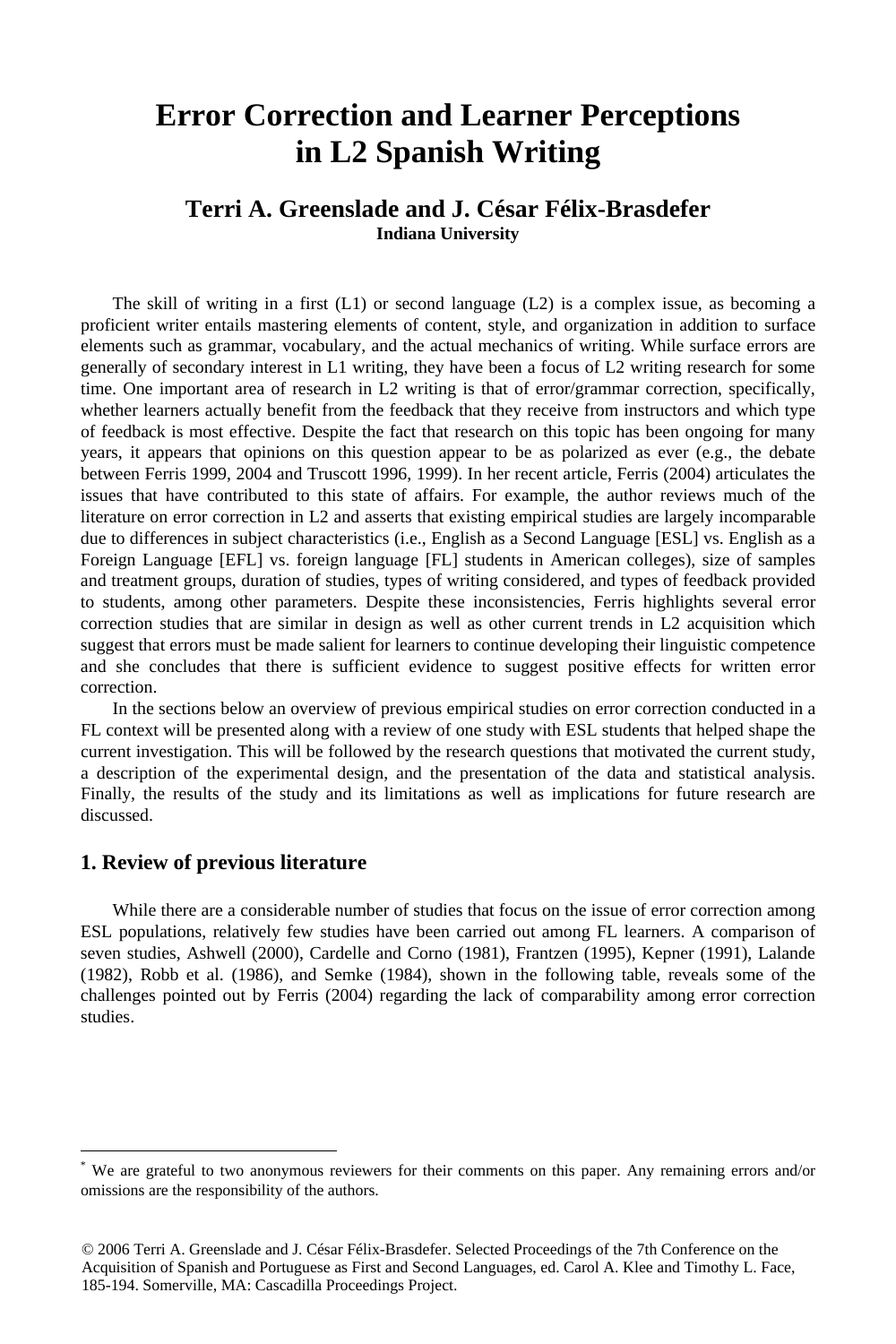|              | Participants/       | Type of Writing           | <b>Treatment Groups</b>          |
|--------------|---------------------|---------------------------|----------------------------------|
|              | Length of Study     | Evaluated                 |                                  |
| Ashwell      | $60$ EFL $-$ Japan/ | 3-draft essay             | $1)$ control – no feedback       |
| (2000)       | one 3-draft essay   |                           | 2) content then form             |
|              |                     |                           | 3) form then content             |
|              |                     |                           | $4)$ content + form together     |
| Cardelle and | 68 beginning $\&$   | Pretest                   | 1) praise                        |
| Corno        | intermediate        | 11 homework               | 2) criticism                     |
| (1981)       | SFL/6 weeks         | assignments               | $3$ ) criticism + praise         |
|              |                     | 3 post-tests              | 4) no feedback                   |
| Frantzen     | 44 intermediate     | Grammar pretest and       | 1) Grammar instruction $+$       |
| (1995)       | SFL/one semester    | posttest; essay pretest + | error correction                 |
|              |                     | $posttest + essay$        | 2) No grammar instruction $+$    |
|              |                     |                           | errors indicated only            |
| Kepner       | 60 intermediate     | 1 journal entry $(< 200$  | 1) surface-level error           |
| (1991)       | SFL/one semester    | words)                    | correction                       |
|              |                     |                           | 2) message related               |
|              |                     |                           | comments only                    |
| Lalande      | 60 intermediate     | Pretest (essay)           | 1) control – errors corrected +  |
| (1982)       | GFL/one semester    | 2-draft essays            | rewrites                         |
|              |                     |                           | $2)$ correction codes + rewrites |
|              |                     |                           | $+$ error awareness sheet        |
| Robb et al.  | $134$ EFL $-$       | Pretest $+4$ narrative    | 1) correction of all errors      |
| (1986)       | Japan/one year      | compositions              | with explanations                |
|              |                     |                           | 2) coded                         |
|              |                     |                           | 3) uncoded (highlighted)         |
|              |                     |                           | 4) marginal; # of errors/line    |
| Semke        | 141 beginning       | Pretest/Post-test         | 1) comments only                 |
| (1984)       | GFL/10 weeks        | Timed free-writing        | 2) correction of errors          |
|              |                     | sample + cloze test       | $3)$ corrections + comments      |
|              |                     |                           | 4) codes followed by learner     |
|              |                     |                           | corrections                      |

Table 1: Summary of error correction studies

As can be observed in the chart above, these FL studies differ with respect to the size and characteristics of learner populations (e.g., EFL vs. American college students, proficiency levels), length of study, type of writing evaluated (e.g., essays vs. homework assignments vs. journal entries), feedback given to learners, as well as on other elements. It is not surprising, therefore, that the findings of these studies also differ, with the majority finding negligible effects for different types of feedback on the accuracy of subsequent production.

A closer examination of the studies carried out with American college students, Cardelle and Corno (1981), Frantzen (1995), Kepner (1991), Lalande (1982) and Semke (1984) reveals that none tested the effects of coded vs. uncoded feedback on the accuracy of a second version of a composition. Given the fact that two-draft compositions are commonly assigned in FL courses and that many instructors utilize correction codes in order to guide learners in improving accuracy on the second draft, it is necessary to determine whether this type of feedback is indeed effective. Also, as providing written feedback to learners is time-consuming for the instructor, especially in a multiple-draft context, it is important to determine how much feedback is necessary to enable learners to improve their writing skills.

One study conducted by Ferris and Roberts (2001) examined the effects of three different types of feedback on the ability to self-correct on a two-draft composition with 72 ESL learners. In this study the control group received no feedback, while the experimental groups received feedback after writing an in-class composition (a reaction to a reading) on five error types (verb errors, noun ending errors, article errors, word-choice errors, and errors of sentence structure) either directly (errors coded according to type) or indirectly (errors underlined). After a subsequent in-class correction session, the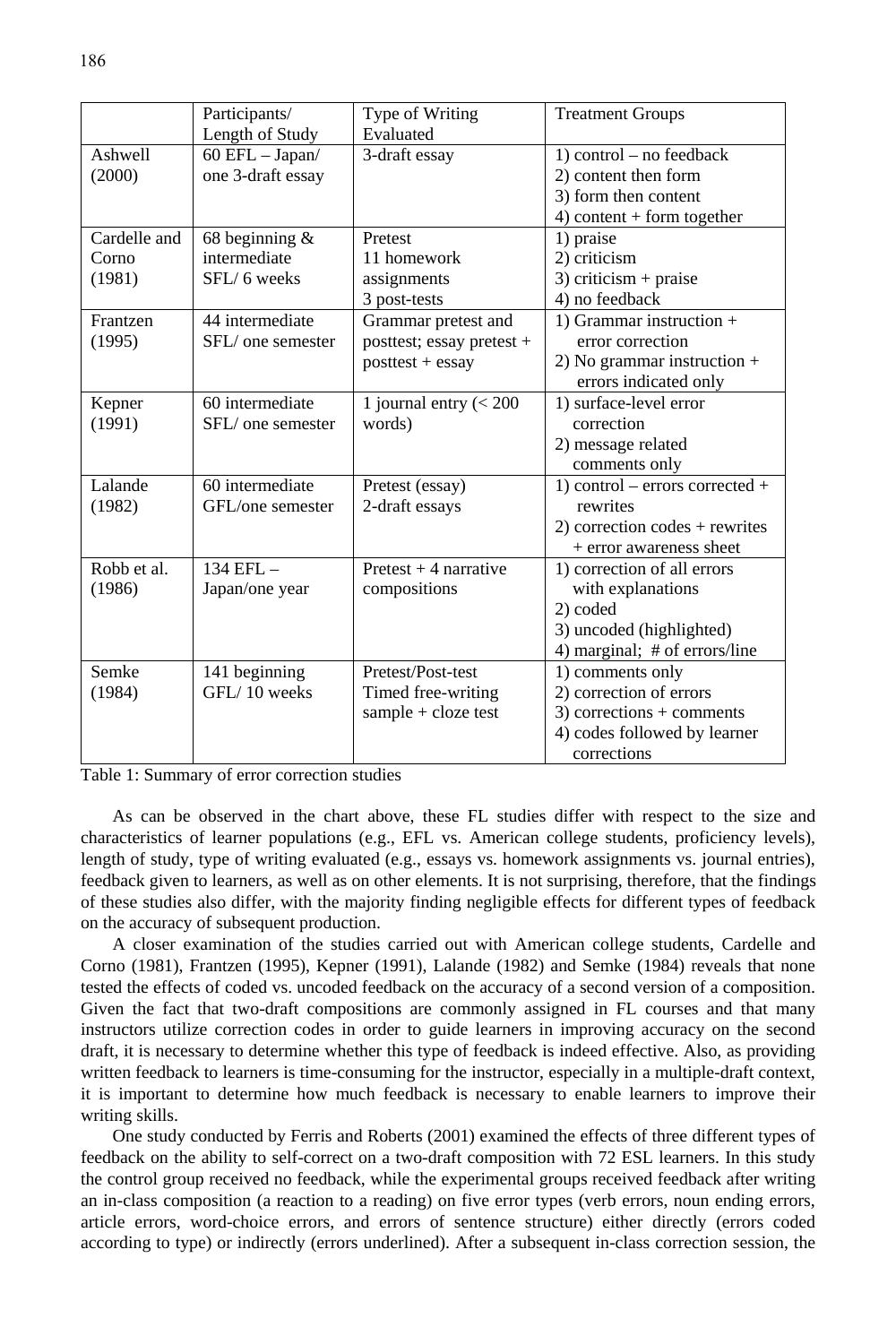corrections made by the learners were evaluated. The authors found that the subjects in the two feedback conditions showed significant improvement on a second draft as compared to the control group. The researchers, however, did not find differences in error correction between the experimental groups, and thus concluded that less-explicit feedback may be just as effective for self-correction. Nevertheless, the fact that the participants were drawn from two different populations (i.e., 44 students enrolled in a composition class and 28 students in a "Grammar for Writers" class which presumably had different goals and emphases) and the fact that participants did not perform the same tasks may have contributed to these results. Also, it is important to recognize that ESL and FL language environments are different with respect to the amount and type of exposure to the language that learners have access to. Hedgcock and Lefkowitz (1994) observed that L2 writing in these contexts serves very different purposes; in an ESL context, for example, learners must develop composition skills in order to pursue an education, whereas in the FL classroom writing largely serves as language practice. Similarly, as attested in their survey data, there are important differences between ESL and FL students with regard to the perceived benefit they receive from surface-error correction vs. comments on organization, idea development, and writing style, and consequently, on their preferences for feedback. For example, FL learners expressed a strong preference for feedback on formal features of their writing such as grammar, lexical, and mechanical errors while the responses of ESL students revealed that they were as interested in comments addressing idea development and writing style as they were in those on surface errors. Thus, given the differences between the SL and FL learning contexts, it is valuable to conduct a study on the effect of feedback type on surface-error correction in an FL context.

Since Ferris and Roberts' (2001) study showed that both underlining and correction codes were significantly more effective than no feedback in helping learners improve their writing on the second draft of a composition, the objective of the current study was to empirically test the effectiveness of these two types of feedback in an FL context. The following research questions guided the current study:

1) Does the type of feedback provided to learners affect their ability to self-correct on a two-draft composition? If so, is uncoded or coded feedback more effective in assisting learners in improving the second draft of a composition?

2) What are learners' perceptions regarding the effectiveness of uncoded vs. coded feedback in assisting them in error correction and in improving their L2 writing skills?

#### **2. Methodology**

This study utilized a repeated-measures design to examine the effects of uncoded vs. coded feedback on learners' ability to self-correct on a two-draft composition. This experimental design was selected because it has been observed that related samples allow the researcher to avoid problems that can result from subject-to-subject variability, and as a result it increases the likelihood of rejecting a false null hypothesis (Howell 1999).

#### *2.1 Participants*

One intact class of 21 students of Spanish as an FL of intermediate/advanced proficiency taught by one of the researchers at a public university was selected for the study. As two learners did not complete both writing samples, their data were eliminated from the study, bringing the final number of participants to 19 (4 males and 15 females). The participants had already completed the four-semester sequence of required classes in Spanish and were taking this course, Spanish Grammar and Composition, as an elective. The format of the course was an intensive review of specific points of Spanish grammar identified as difficult for learners whose native language is English using the textbook *Repase y Escriba* (Dominicis & Reynolds 2003). The grammar points covered in the course were featured in short literary readings in the text that also highlighted different aspects of Latin American and Spanish culture. In addition, the book contained sections promoting vocabulary development and tips for how to improve writing.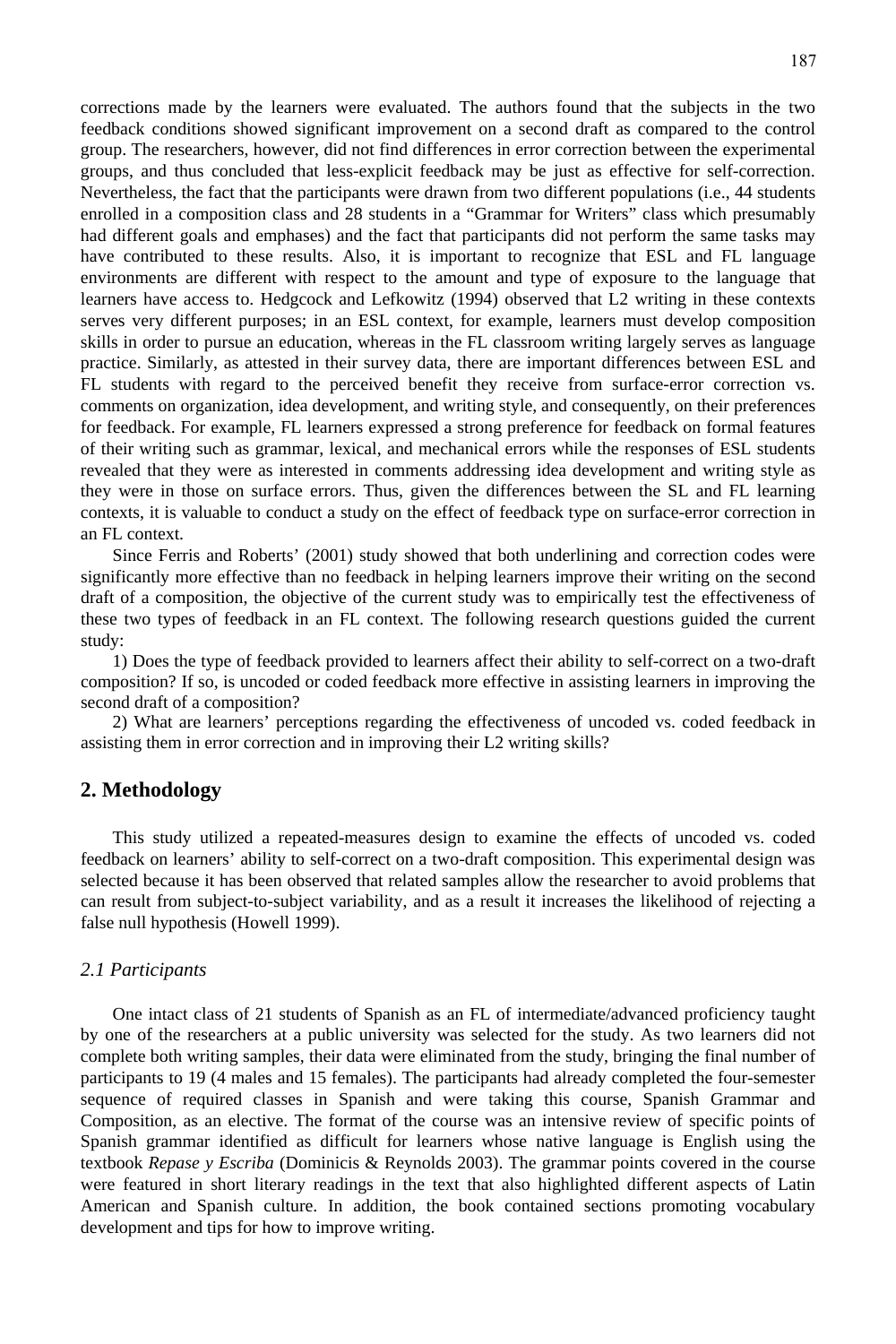#### *2.2 Procedures*

The study was carried out in the second half of the semester and the experimental tasks described below were incorporated as a part of the curriculum after a review of the grammar points highlighted in the composition, specifically the preterit and imperfect verb tenses. The data were collected in two classroom sessions during which participants were asked to write two narrative compositions. For the first composition, participants received a sheet with six drawings illustrating the story of *Romeo and Juliet* (taken from the *Pasajes* workbook [Bretz et al. 2002]). They were instructed to follow the sequence of drawings to write a paragraph in Spanish narrating the events depicted in the drawings using the past tense (preterit and imperfect). In addition, in order to accurately measure participants' control of grammar and vocabulary, the use of a dictionary was not permitted. Learners were provided with four key vocabulary words in Spanish (*daga* 'dagger,' *fraile* 'monk,' *poción* 'potion,' and *veneno* 'poison') along with their translations in English that were important for writing the composition, but with which they may not have been familiar.

For the second composition, participants received a similar sheet with six drawings illustrating the story of a woman who was hit by a car (also taken from the *Pasajes* workbook); in this set of drawings, there was also a seventh square with a question mark. Thus, in addition to narrating the events depicted in the drawings using the past tense, participants were also asked to provide an original conclusion for the story. Once again, dictionary use was not permitted, but in this case learners were provided with eight important vocabulary words in Spanish (*atropellar* 'to run over,' *conductor* 'driver,' *peatones* 'pedestrians,' *paraguas* 'umbrella,' *huir* 'to flee,' *pasajero* 'passenger,' *semáforo* 'traffic light,' and *testigo* 'witness') along with their translations in English to facilitate their writing. In each session, participants were given 30 minutes to write their compositions.

After each classroom session, the compositions were evaluated by the researchers. On the first composition, syntactic, lexical, and mechanical errors were indicated by underlining, and on the second, errors were underlined and then coded (see Appendix A for error codes). In the classroom sessions immediately following the tasks, the compositions were returned to participants and they were given 20 minutes to correct their errors. In order to correct the second composition, participants received a list of the codes that explained the type of error indicated. Following the 20-minute correction sessions, subjects completed questionnaires regarding their original compositions and the corrections they had just completed (see Appendices B and C for actual questionnaires).

#### *2.3 Data analysis*

To evaluate the compositions and analyze the data, the number of errors on each composition and the number of words in each composition were calculated. Next, the average number of words on Compositions 1 and 2 was calculated for the entire sample. The descriptive statistics for each version of the compositions are presented in Table 2.

| Task                                                   | Number of Words   | Average Number<br>of Words | Number of<br><b>Errors</b> |
|--------------------------------------------------------|-------------------|----------------------------|----------------------------|
| Composition #1: Version 1<br>(underlined)<br>Version 2 | 89-204<br>90-207  | 147<br>149                 | $10-50$<br>$4 - 42$        |
| Composition #2: Version 1<br>(coded)<br>Version 2      | 100-189<br>99-196 | 149<br>151                 | 15-63<br>$0 - 35$          |

Table 2: Descriptive statistics: Learner compositions

As can be seen in Table 2, there was a great deal of variation in the number of words produced and the number of errors committed. Thus, in order to make each version and the two compositions comparable, a normalized error score was calculated for each participant's composition following the procedures suggested in Biber et al. (1998). To calculate this score, the number of errors in each composition was divided by the number of words in the composition and then that number was divided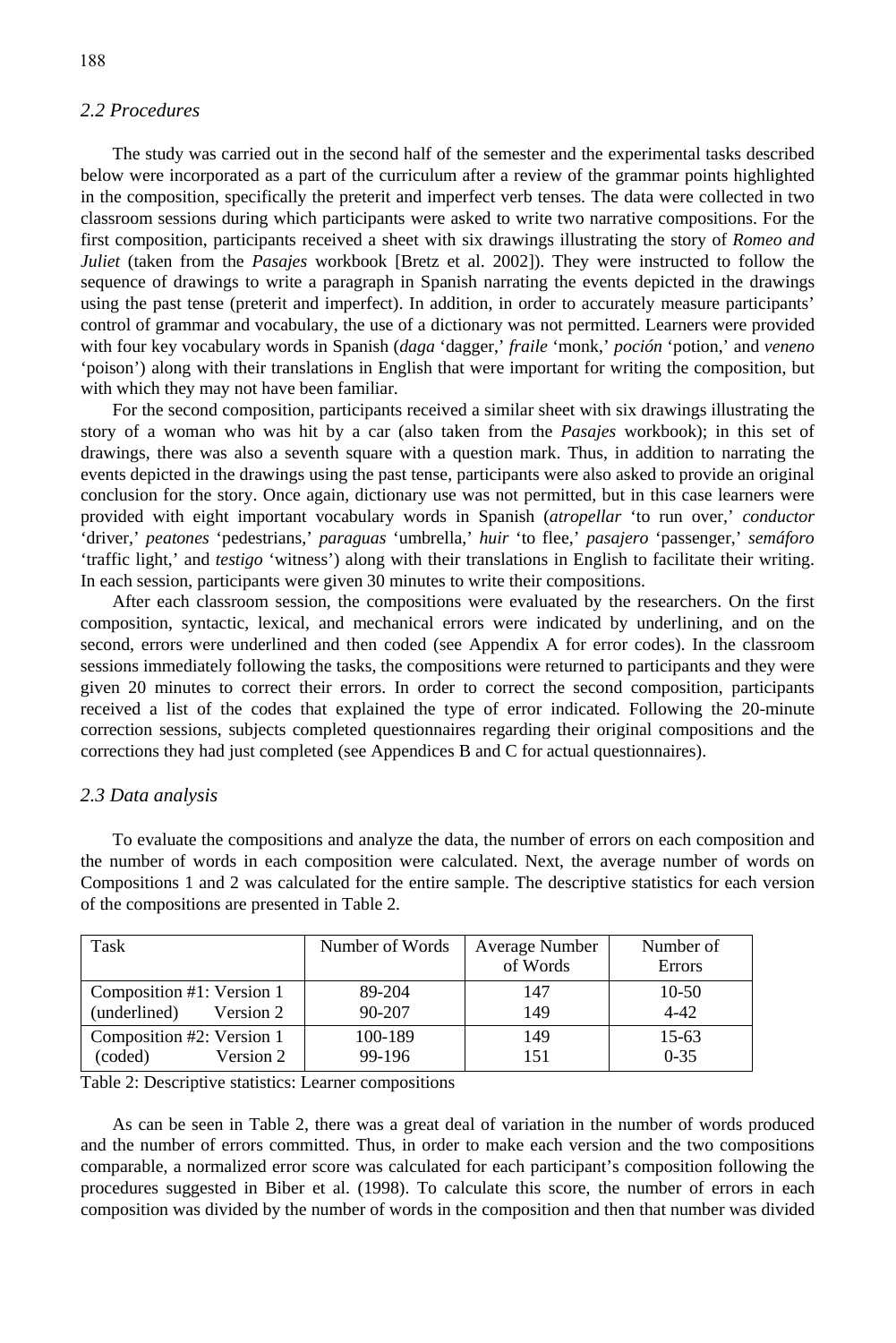by the average number of words in the sample. Next, the normalized scores for each participant were used to analyze the data using the Statistical Package for the Social Sciences (version 12.0) and the alpha level was set at .05. Finally, in order to examine learner perceptions regarding error feedback, the answers to the written questionnaires were transcribed and evaluated.

#### **3. Results**

To answer the first research question as to whether the type of feedback provided to learners affects their ability to self-correct on a two-draft composition and to determine whether uncoded or coded feedback is more effective in assisting learners in improving the second draft of a composition, the means for each version of the composition were compared using paired-samples *t*-tests. The means and standard deviations of the normalized scores for each version of the composition are shown in Table 3.

|                                        | Mean  | S.D.  |
|----------------------------------------|-------|-------|
| Composition 1 – Version 1 (Underlined) | 31.35 | 12.70 |
| Composition $1 - V$ ersion 2           | 16.84 | 11.76 |
| Composition 2 – Version 1 (Coded)      | 30.73 | 11.36 |
| Composition $2 - V$ ersion 2           | 11.53 | 7.59  |

Table 3: Descriptive statistics: Compositions 1 and 2

To begin, the first and second drafts of each composition were compared to see whether there were significant differences between the versions. The results of the *t*-tests for the first and second versions of Compositions 1 and 2 were significant,  $t(18) = 12.28$ ,  $p < .05$ , and  $t(18) = 14.21$ ,  $p < .05$ , respectively, indicating that participants did benefit from having their errors indicated in some fashion by the instructor. In addition, to see if there were differences between Compositions 1 and 2, pairedsamples *t*-tests were also conducted. While the tests revealed no significant differences between the first drafts of Compositions 1 and 2,  $t(18) = .28$ ,  $p > .05$ , they did reveal significant differences between the second drafts of the coded and uncoded compositions,  $t(18) = 8.71$ , p < .05, suggesting that the type of feedback did indeed influence learners' ability to self-correct. For these participants, coded feedback enabled them to significantly improve the accuracy of their writing from the first to second version of the composition.

Next, in order to answer the second research question regarding learners' perceptions of the effectiveness of uncoded vs. coded feedback in correcting errors and improving their L2 writing skills, the questionnaire data were examined. The results of the questionnaires completed by the participants after correcting the compositions fully supported the quantitative results described above. In the uncoded feedback condition, only 2 students, or 11% of the group, reported being 'very satisfied' with their corrections, 16, or 84% were 'somewhat satisfied' and 1, or 5%, was 'not satisfied at all,' while in the coded feedback condition, 8 students, representing 42% of the group, reported being 'very satisfied' with their corrections, 11, or 58%, were 'somewhat satisfied' and none was 'not satisfied at all.' In addition, in several of the written comments that accompanied this question, in the underlining condition learners indicated that many times they were unsure as to what changes were required to correct their errors.

The answers that students provided in response to the question "Please compare the corrections you made today (with the coding sheet) with those you made on the last composition when your errors were underlined but not coded" are perhaps the most useful in revealing learner attitudes toward these two different error correction methods. These responses were overwhelmingly positive, with 15 students responding with statements such as: "I believe I understood what the professor wanted from me better," "I feel my corrections are more precise today," "Knowing exactly what was wrong made it much more clear than the first composition," "The corrections with the coding sheet were easier since I could see what was wrong," "It narrowed it down a lot instead of me trying to figure out what the problem was," "It was much easier to make the corrections, as I was clear on what mistakes I had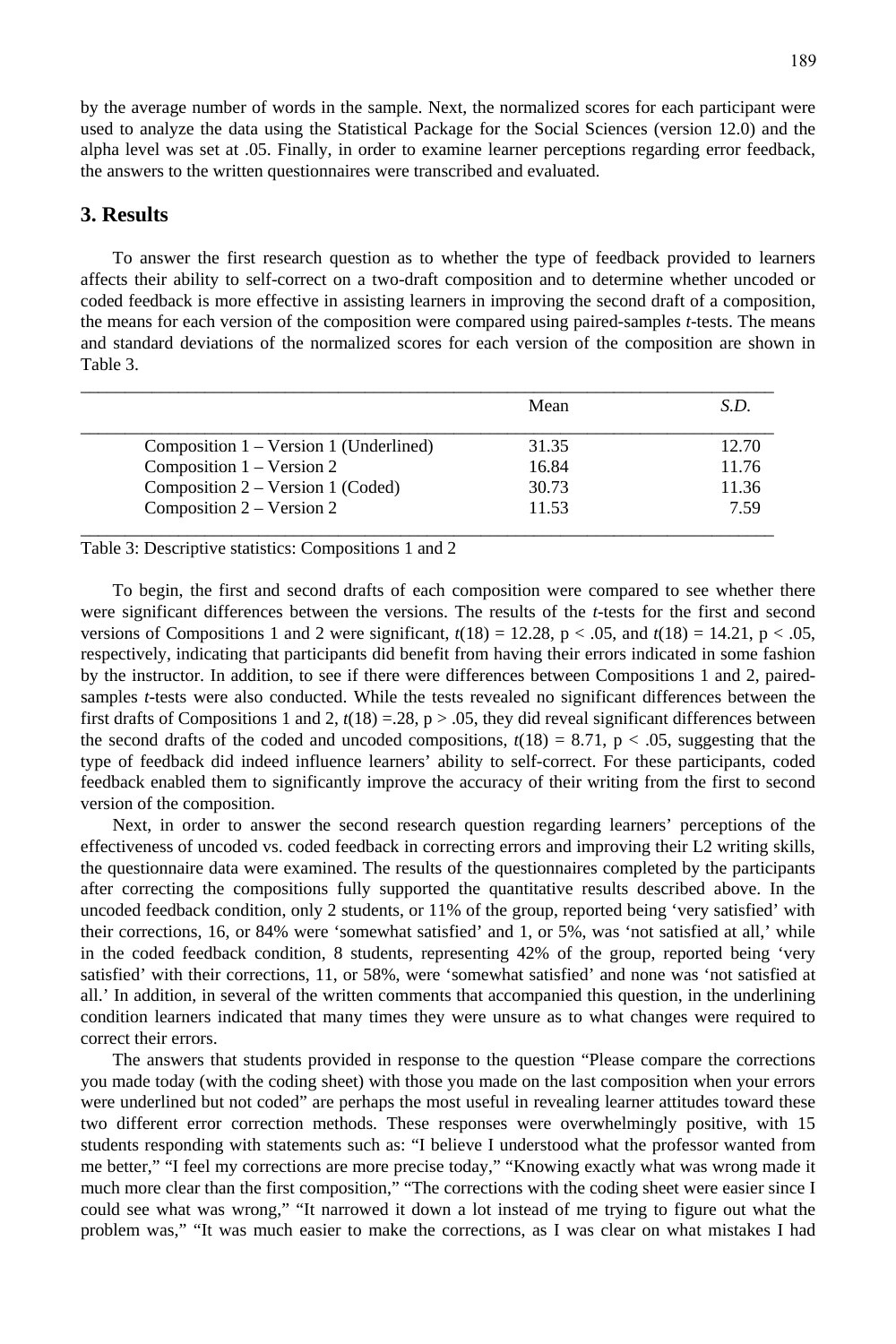made," "This was much better and more efficient," "I believe today I corrected the errors more accurately than the last composition because I knew what was wrong and I was more aware of how to correct them," and finally, "I have more confidence in my corrections this time, the coding system really helped narrow down possibilities." Overall, it is clear that the participants in this study preferred correction codes to underlined errors in helping them to improve the second draft of their compositions.

#### **4. Discussion and conclusions**

In answer to the question of whether the type of feedback affected learners' ability to self-correct on a two-draft composition, this empirical study suggests that the type of feedback learners receive does indeed affect their ability to self-correct from the first to the final draft of a composition. It is important to note that these results differ from those obtained in the study conducted by Ferris and Roberts (2001), which found significant differences between the performance of both experimental groups (errors underlined and errors coded) as compared to the control group (with no feedback) but not between the experimental groups, leading them to conclude that the type of error feedback did not significantly aid participants in correcting their errors on the second draft of their compositions. The results of the current study revealed that while both types of feedback, underlining errors and correction codes, enabled learners to produce significantly more accurate compositions, the coded feedback was significantly more effective in helping them to self-correct on the second draft. As mentioned previously, the fact that the participants in Ferris and Roberts' study were drawn from two different populations and performed different tasks, while participants in the current study represented an intact class and performed the same composition may have contributed to the findings. It is also important to note that while Ferris and Roberts' study identified five specific grammar and syntactic errors, the current study included 19 error types, representing grammatical, lexical, and mechanical errors. Thus, it possible that in the present investigation, correcting mechanical errors, such as adding or eliminating accent marks or correcting misspellings, contributed to the significant results obtained here. In Ferris and Roberts' study, however, to improve their essays, learners were required to correct grammar and sentence structure errors that may have been less amenable to correction. Nevertheless, the overall results for the current study suggest that coded feedback does significantly enhance learners' ability to self-correct, at least in this context and among these learners, and that instructors' time is well-spent in providing feedback to learners using well-defined correction codes. It is also heartening to know that learners responded favorably to the coding of errors and felt that it did enable them to produce better compositions on the second draft.

With respect to learners' perceptions regarding the effectiveness of uncoded vs. coded feedback, the questionnaire data clearly revealed a preference for coded feedback. The results reported here are consistent with the observations of the FL students surveyed in Hedgcock and Lefkowitz's (1994) study who felt that they benefited most from feedback on formal features (i.e., grammatical, lexical and mechanical errors) as compared to feedback on content, organization, or style and indicated a similar preference for the use of correction symbols to identify errors. In general, survey research has reported that L2 students value the feedback they receive on their errors in writing (Cohen 1987, Ferris 1995, Leki 1991, Radecki & Swales 1988) and this study lends further support to this notion. Rather than having a detrimental effect on learners' attitudes, at least in this study, participants responded positively to the error correction methods examined.

At this time a few caveats should be made regarding the positive results of this study that may also suggest some directions for future investigations. For example, the population size of 19 learners is small and while the repeated-measures design does enhance statistical power, a larger sample should be employed to verify the results obtained here. In addition, it should be observed that the significant effects obtained in this study are only measured from first to final draft of two in-class narrative compositions. Ferris (2004) observes that longitudinal studies should be carried out to determine if the positive effects for error feedback are limited to a second draft or whether an improvement can be seen over time in learners' linguistic competence. While the results of the current project are encouraging, as there was no delayed measure, it is not possible to determine whether the linguistic competence of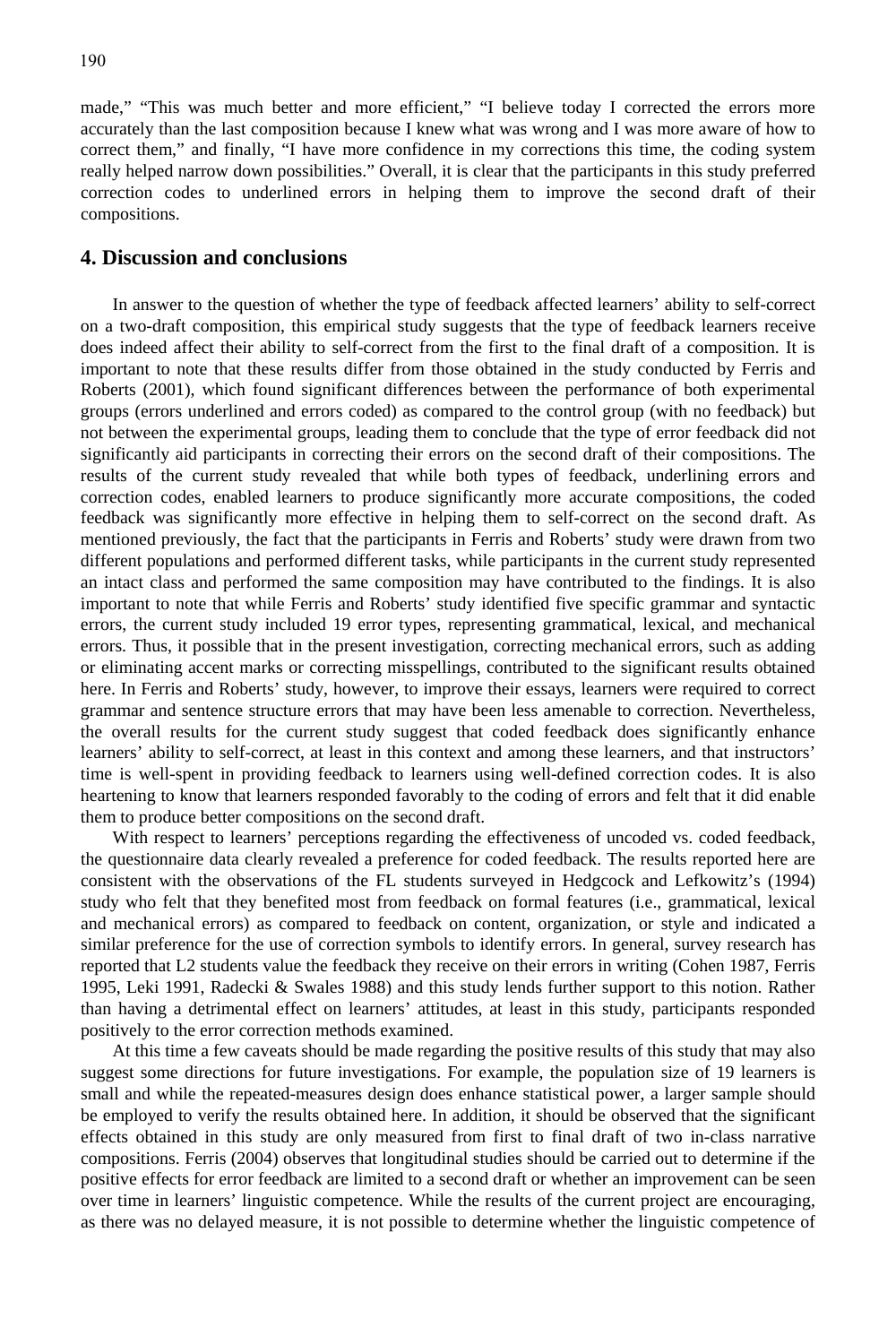these participants was enhanced by the error feedback they received; only a longitudinal design could answer that question. Similarly, without a longitudinal design, it cannot be determined whether correction codes or underlining is more valuable in effecting changes in the learners' interlanguage system with respect to the accuracy of the grammatical points targeted in this study. It is possible that because underlining requires learners to invest additional attentional resources in determining the type of error before correcting it, that this type of feedback would be more beneficial in the long-run, however this is beyond the scope of the current study. Also, the type of task that learners performed may have indirectly contributed to the positive results obtained here; were the task different or perhaps more difficult, participants may not have been as successful in correcting their errors on a second draft.

In addition, this study did not incorporate a control group who received no feedback. While the design of the current study was selected to address this limitation somewhat, only a control group who received no feedback at all would indicate definitively whether coding or underlining errors is effective for learners as opposed to improving with writing practice alone. With respect to additional directions for future research, it would be helpful to see whether learners' ability to self-correct could be further enhanced with specific training on the use of error codes and whether grammatical, lexical and mechanical error types are equally correctable using codes. In addition, further studies at different levels of proficiency as well as those that focus on different genres of writing would provide insight into the effectiveness of error correction in different contexts.

In conclusion, this study provides some encouragement to instructors who invest their time providing error feedback to their students, both from the perspective of effectiveness as well as from learner receptiveness. Although much work remains to be done in the area of error correction in L2 writing, it is hoped that this study will not only show that error correction in L2 writing is indeed a worthwhile endeavor, but will spur additional research in this important area.

#### **Appendix A**

#### Correction Codes

- **AA** Adjective/noun agreement wrong (includes gender and number)
- **AC** Accent wrong or missing
- AGR Subject/verb agreement problem; make sure subject agrees with verb.
- **AP** Personal '*a*' required
- **ART** Article wrong or missing (includes definite [*el/la*…] vs. indefinite [*un/uno/una*…])
- **CC** Wrong copula choice; choose between *ser* and *estar*
- **GEN** Gender wrong; check whether noun is masculine or feminine and make it agree with article.
- **INF** Infinitive needed
- **OP** Object pronoun wrong or missing; may include direct/indirect object pronouns or masculine/feminine; make sure pronoun agrees with the noun it is replacing.
- **PART** Participle form of verb required; be sure the participle agrees with the noun if it is being used as an adjective or in the passive voice. Ex.: Las composiciones fueron **revisadas** por el profesor. If it is used in a perfect tense, use the masculine singular form. Ex: Yo he **estudiado** para el examen.
- **PREP** Preposition wrong or missing
- **REL** Relative pronoun wrong; frequently '*que*' is missing. Ex.: La casa *(que)* yo compré.
- **REF** Reflexive pronoun wrong or missing
- **SP** Spelling error
- **SPN** Subject pronoun problem; Ex: Yo, tú, él, ella, Ud., nosotros, ellos, ellas, Uds.
- **TNS** Tense incorrect (includes preterit/imperfect distinction)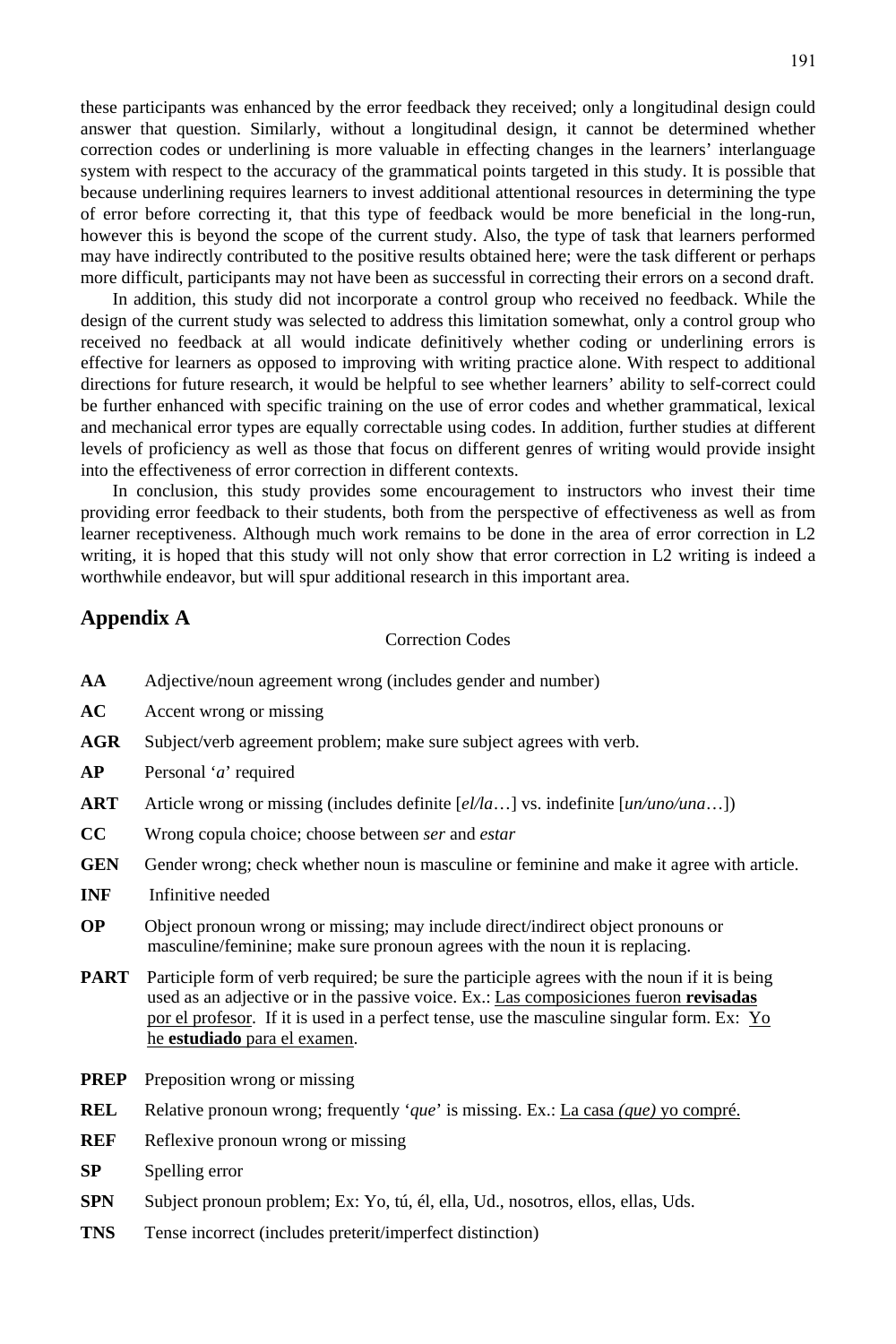- 192
- **VF** Verb improperly conjugated (includes wrong verb forms, e.g., stem-changing verbs)
- **WC** Word choice more appropriate word required; vocabulary error; may be the result of a direct translation from English.
- **WO** Word order incorrect

## **Appendix B**

Questionnaire – Composition #1

Please answer the following questions about your original composition and the corrections you have just completed.

- 1. Were you familiar with the story of Romeo and Juliet before writing the composition? \_\_\_\_\_ Very familiar \_\_\_\_\_ Somewhat familiar \_\_\_\_\_ Not familiar at all Comments:
- 2. Was the picture sequence helpful in structuring your original composition? Very helpful \_\_\_\_\_\_ Somewhat helpful \_\_\_\_\_\_\_\_ Not helpful at all Comments:
- 3. How satisfied were you with the composition you wrote when you turned it in on Monday? \_\_\_\_\_ Very satisfied \_\_\_\_\_ Somewhat satisfied \_\_\_\_\_ Not satisfied at all Comments:

4. How did you feel when you received the composition back today and saw the errors that had been underlined? Please explain.

- 5. In your opinion, in what category were the majority of your errors?<br>
<u>Crammar Cocabulary</u> Vocabulary <u>Cocabulary</u> Cocabulary Cocabulary Cocabulary Cocabulary Cocabulary Cocabulary Cocabulary Cocabulary Cocabulary Cocabu \_\_\_\_\_ Grammar \_\_\_\_\_ Vocabulary \_\_\_\_\_Mechanics (e.g., accents, spelling, punctuation) \_\_\_\_\_ Other (please specify) Comments:
- 6. How do you feel about the corrections you made today?  $\frac{1}{2}$  Very satisfied  $\frac{1}{2}$  Somewhat satisfied  $\frac{1}{2}$  Not satisfied at all Comments:
- 7. Were there any items you could not/did not correct? \_\_\_\_\_ No \_\_\_\_\_ Yes (please explain) Comments:
- 8. How effective did you find this exercise in helping you improve your writing in Spanish? \_\_\_\_\_ Very effective \_\_\_\_\_ Somewhat effective \_\_\_\_\_ Not effective at all Comments:
- 9. How effective do you think underlining your mistakes is in helping you make corrections? \_\_\_\_\_ Very effective \_\_\_\_\_ Somewhat effective \_\_\_\_\_ Not effective at all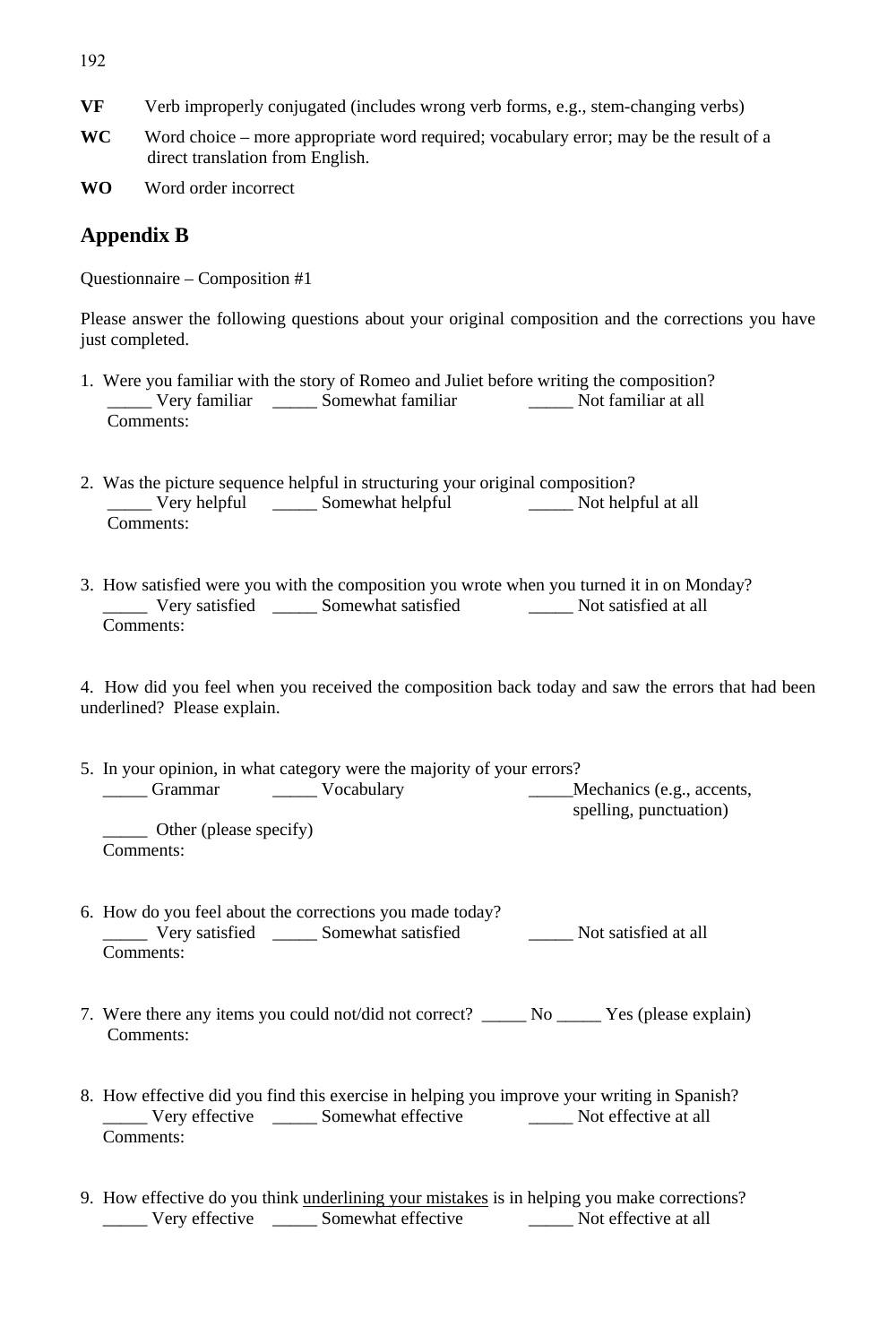10. What could the instructor do to help you improve your writing?

# **Appendix C**

Questionnaire – Composition #2

Please answer the following questions about your original composition and the corrections you have just completed.

1. How satisfied were you with the composition you wrote when you turned it in on Monday?<br>
Very satisfied \_\_\_\_\_\_\_\_ Somewhat satisfied Not satisfied at all Very satisfied \_\_\_\_\_\_ Somewhat satisfied Comments:

2. How did you feel when you received the composition back today and saw the errors that had been coded? Please explain.

| 3. In your opinion, in what category were the majority of your errors? |                           |  |  |  |  |
|------------------------------------------------------------------------|---------------------------|--|--|--|--|
| Vocabulary<br>Grammar                                                  | Mechanics (e.g., accents, |  |  |  |  |
|                                                                        | spelling, punctuation)    |  |  |  |  |
| Other (please specify)<br>Comments:                                    |                           |  |  |  |  |
|                                                                        |                           |  |  |  |  |

- 4. How do you feel about the corrections you made today? \_\_\_\_\_ Very satisfied \_\_\_\_\_ Somewhat satisfied \_\_\_\_\_ Not satisfied at all Comments:
- 5. How effective was the coding sheet in helping you correct your errors? \_\_\_\_\_ Very effective \_\_\_\_\_ Somewhat effective \_\_\_\_\_ Not effective at all Comments:
- 6. Were there any items you could not/did not correct? \_\_\_\_\_ No \_\_\_\_\_ Yes (please explain) Comments:
- 7. How effective did you find this exercise in helping you improve your writing in Spanish? \_\_\_\_\_ Very effective \_\_\_\_\_ Somewhat effective \_\_\_\_\_ Not effective at all Comments:
- 8. How effective do you think having your mistakes identified with codes is in helping you make corrections?

\_\_\_\_\_ Very effective \_\_\_\_\_ Somewhat effective \_\_\_\_\_ Not effective at all

9. Please compare the corrections you made today (with the coding sheet) with those you made on the last composition when your errors were underlined but not coded.

10. What could the instructor do to help you improve your writing?

# **References**

- Ashwell, Tim. 2000. Patterns of teacher response to student writing in a multiple-draft composition classroom: is content feedback followed by form feedback the best method? Journal of Second Language Writing 9.227- 58.
- Biber, Douglas; Susan Conrad; and Randi Reppen. 1998. Corpus linguistics: investigating language structure and use. Cambridge, UK: Cambridge University Press.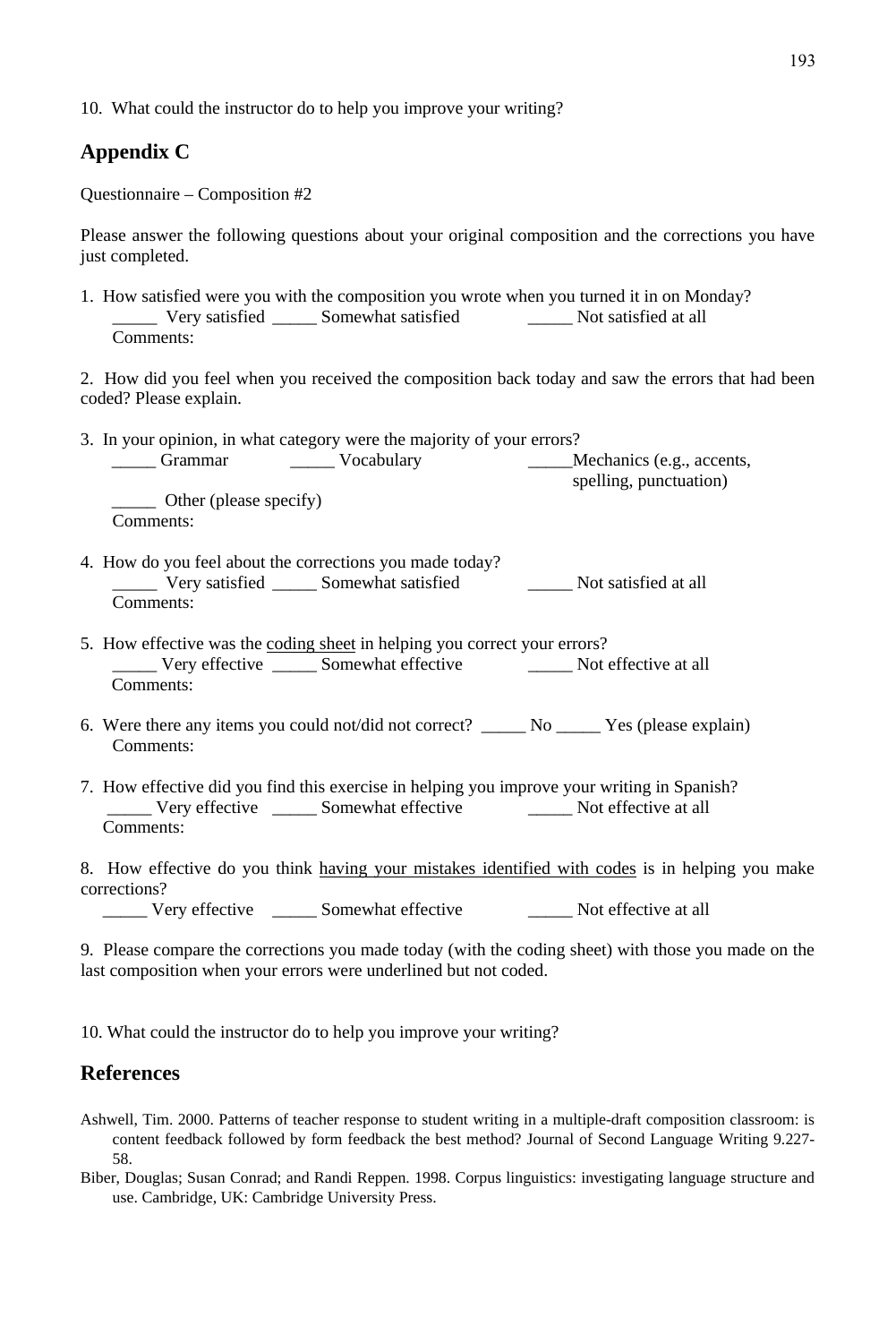- Bretz, Mary Lee; Trish Dvorak; and Rodney Bransdorfer. 2002. Pasajes, cuaderno de práctica: expresión oral, comprensión, composición, 5th edn. New York: McGraw Hill.
- Cardelle, Maria, and Lyn Corno. 1981. Effects on second language learning of variations in written feedback on homework assignments. TESOL Quarterly 15.251-61.
- Cohen, Andrew. 1987. Student processing of feedback on their compositions. Learner strategies in language learning, ed. by Anita L. Wenden and Joan Rubin, 57-69. Englewood Cliffs, NJ: Prentice Hall.
- Dominicis, María Canteli, and John J. Reynolds. 2003. Repase y escriba: curso avanzado de gramática y composición, 4th edn. New York: John Wiley and Sons.
- Ferris, Dana. 1995. Student reactions to teacher response in multiple-draft composition classrooms. TESOL Quarterly 29.33-53.
- Ferris, Dana. 1999. The case for grammar correction in L2 writing classes: a response to Truscott (1996). Journal of Second Language Writing 8.1-10.
- Ferris, Dana. 2004. The "grammar correction" debate in L2 writing: where are we, and where do we go from here? (and what do we do in the meantime . . .?). Journal of Second Language Writing 13.49-62.
- Ferris, Dana, and Barrie Roberts. 2001. Error feedback in L2 writing classes: how explicit does it need to be? Journal of Second Language Writing 10.161-84.
- Frantzen, Diana. 1995. The effects of grammar supplementation on written accuracy in an intermediate Spanish content course. Modern Language Journal 79.329-44.
- Hedgcock, John, and Natalie Lefkowitz. 1994. Feedback on feedback: assessing learner receptivity to teacher response in L2 composing. Journal of Second Language Writing 3.141-63.
- Howell, David. 1999. Fundamental statistics for the behavioral sciences. Pacific Grove, CA: Brooks/Cole Publishing Company.
- Kepner, Christine Goring. 1991. An experiment in the relationship of types of written feedback to the development of second-language writing skills. Modern Language Journal 75.305-13.
- Lalande, John. 1982. Reducing composition errors: an experiment. Modern Language Journal 66.140-9.
- Leki, Ilona. 1991. The preferences of ESL students for error correction in college-level writing classes. Foreign Language Annals 24.203-18.
- Radecki, Patricia M., and John M. Swales. 1988. ESL student reaction to written comments on their written work. System 16.355-65.
- Robb, Thomas; Steven Ross; and Ian Shortreed. 1986. Salience of feedback on error and its effect on EFL writing quality. TESOL Quarterly 20.83-93.
- Semke, Harriet. 1984. The effects of the red pen. Foreign Language Annals 17.195-202.
- Truscott, John. 1996. The case against grammar correction in L2 writing classes. Language Learning 46.327-69.
- Truscott, John. 1999. The case for "the case against grammar correction in L2 writing classes": a response to Ferris. Journal of Second Language Writing 8.111-22.